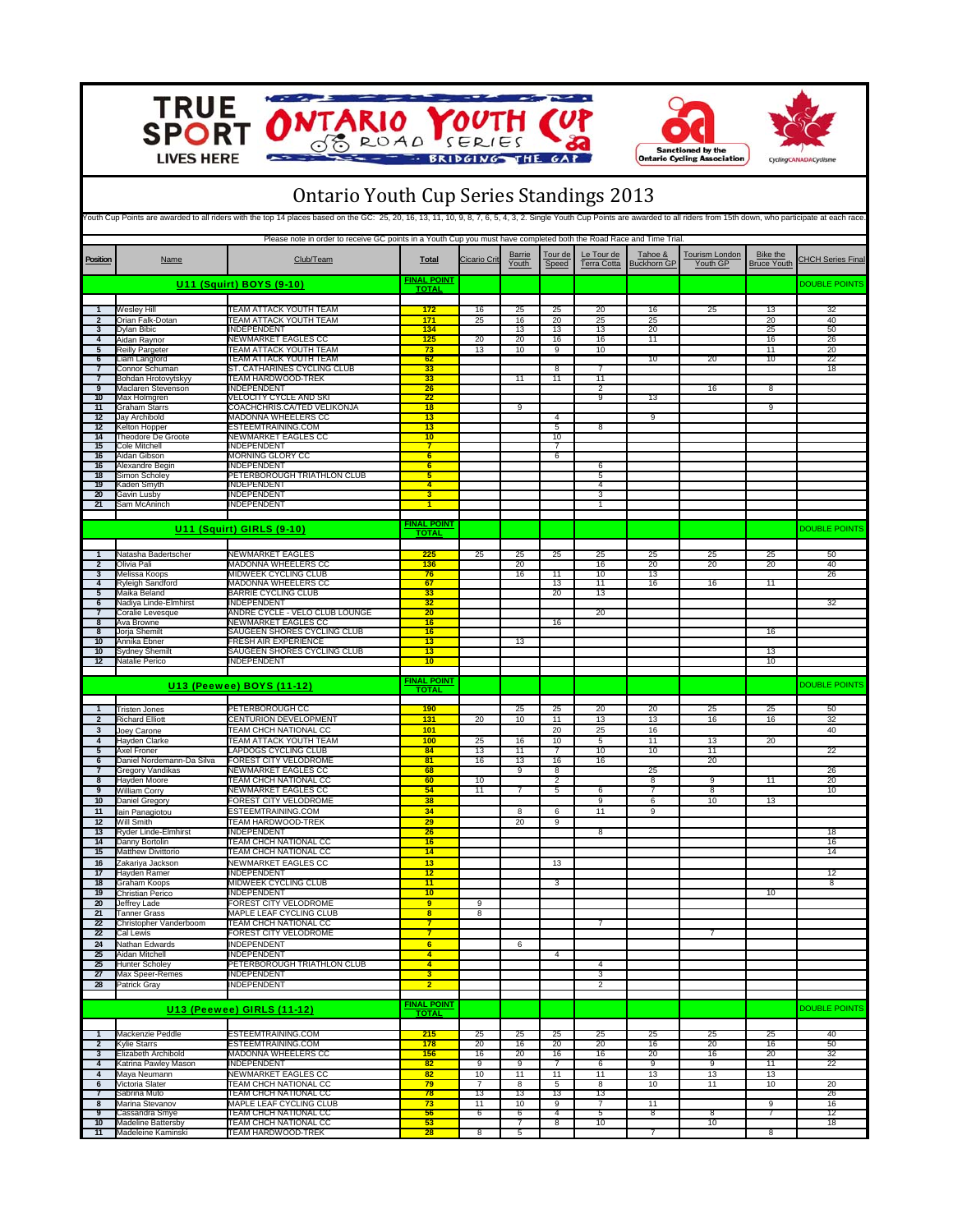

**Kell**  $\overline{\boldsymbol{\delta}}$ 







## Ontario Youth Cup Series Standings 2013

| Youth Cup Points are awarded to all riders with the top 14 places based on the GC: 25, 20, 16, 13, 11, 10, 9, 8, 7, 6, 5, 4, 3, 2. Single Youth Cup Points are awarded to all riders from 15th down, who participate at each r |                                                    |                                                                                                                     |                                           |                      |                        |                      |                                  |                               |                                   |                                       |                          |
|--------------------------------------------------------------------------------------------------------------------------------------------------------------------------------------------------------------------------------|----------------------------------------------------|---------------------------------------------------------------------------------------------------------------------|-------------------------------------------|----------------------|------------------------|----------------------|----------------------------------|-------------------------------|-----------------------------------|---------------------------------------|--------------------------|
|                                                                                                                                                                                                                                |                                                    | Please note in order to receive GC points in a Youth Cup you must have completed both the Road Race and Time Trial. |                                           |                      |                        |                      |                                  |                               |                                   |                                       |                          |
| Position                                                                                                                                                                                                                       | Name                                               | Club/Team                                                                                                           | Total                                     | <b>Cicario Crit</b>  | <b>Barrie</b><br>Youth | Tour de<br>Speed     | Le Tour de<br><b>Terra Cotta</b> | Tahoe &<br><b>Buckhorn GP</b> | <b>Tourism London</b><br>Youth GP | <b>Bike the</b><br><b>Bruce Youth</b> | <b>CHCH Series Final</b> |
| 12                                                                                                                                                                                                                             | Maxine Beland                                      | <b>BARRIE CYCLING CLUB</b>                                                                                          | 19                                        |                      |                        | 10                   | 9                                |                               |                                   |                                       |                          |
| 13                                                                                                                                                                                                                             | Erin Cumming                                       | TEAM CHCH NATIONAL CC                                                                                               | 14                                        |                      |                        |                      |                                  |                               |                                   |                                       | 14                       |
| 14                                                                                                                                                                                                                             | Carys Reid                                         | <b>TEAM SPOKE O'MOTION</b>                                                                                          | 6                                         |                      |                        | 6                    |                                  |                               |                                   |                                       |                          |
| 15                                                                                                                                                                                                                             | Molly Trayling<br><b>Melanie Goertz</b>            | <b>TEAM HARDWOOD-TREK</b><br>ST. CATHARINES CYCLING CLUB                                                            | $\overline{4}$<br>$\overline{4}$          |                      | 4                      |                      | 4                                |                               |                                   |                                       |                          |
| 15<br>17                                                                                                                                                                                                                       | Jazmine Baatje                                     | <b>INDEPENDENT</b>                                                                                                  | 3                                         |                      | 3                      |                      |                                  |                               |                                   |                                       |                          |
|                                                                                                                                                                                                                                |                                                    |                                                                                                                     |                                           |                      |                        |                      |                                  |                               |                                   |                                       |                          |
|                                                                                                                                                                                                                                |                                                    | <b>U15 (Minime) BOYS (13-14)</b>                                                                                    | <b>FINAL POINT</b>                        |                      |                        |                      |                                  |                               |                                   |                                       | <b>DOUBLE POINTS</b>     |
|                                                                                                                                                                                                                                |                                                    |                                                                                                                     | <b>TOTAL</b>                              |                      |                        |                      |                                  |                               |                                   |                                       |                          |
|                                                                                                                                                                                                                                | <b>Graydon Staples</b>                             | CENTURION DEVELOPMENT                                                                                               | 195                                       | 20                   | 25                     | 25                   | 25                               | 25                            |                                   | 25                                    | 50                       |
| $\overline{2}$                                                                                                                                                                                                                 | Chris Ernst                                        | FOREST CITY VELODROME                                                                                               | 160                                       | 25                   | 20                     | 16                   | 13                               | 13                            | 13                                | 20                                    | 40                       |
| $\overline{3}$                                                                                                                                                                                                                 | Quinn Pitts                                        | <b>TEAM CHCH NATIONAL CC</b>                                                                                        | 124                                       | 16                   | 13                     | 11                   | 10                               | 10                            | 25                                | 13                                    | 26                       |
| $\overline{4}$                                                                                                                                                                                                                 | Josh Shenker                                       | TEAM CHCH NATIONAL CC                                                                                               | 106                                       | 11                   | 16                     |                      | 16                               | 20                            | 11                                |                                       | 32                       |
| 5<br>$\overline{6}$                                                                                                                                                                                                            | Carter Davidson<br>Nick Wammes                     | <b>ESTEEMTRAINING.COM</b><br>FOREST CITY VELODROME                                                                  | 100<br>74                                 | 13<br>$\overline{9}$ | 11<br>8                | 13<br>$\overline{5}$ | 20<br>9                          | 11<br>9                       | 16<br>20                          | 16                                    | 14                       |
| $\overline{7}$                                                                                                                                                                                                                 | Joshua Smith                                       | TEAM CHCH NATIONAL CC                                                                                               | 66                                        |                      |                        | 9                    | 8                                | 8                             | 10                                | 11                                    | 20                       |
| 8                                                                                                                                                                                                                              | Jakob Meloche                                      | MADONNA WHEELERS CC                                                                                                 | 57                                        | 10                   | 9                      | 10                   | 5                                | 3                             | $\overline{2}$                    | 8                                     | 10                       |
| 9                                                                                                                                                                                                                              | Cam Lomax                                          | <b>INDEPENDENT</b>                                                                                                  | 52                                        |                      |                        | 20                   |                                  |                               |                                   | 10                                    | 22                       |
| 10 <sup>10</sup>                                                                                                                                                                                                               | Joseph Pancoe                                      | TEAM CHCH NATIONAL CC                                                                                               | 39                                        | 7                    | 4                      | 6                    | 1                                |                               |                                   | 5                                     | 16                       |
| 11                                                                                                                                                                                                                             | Ryan Rudderham                                     | TEAM CHCH NATIONAL CC                                                                                               | 34                                        |                      |                        | 8                    | 6                                | 4                             | 3                                 |                                       | 6                        |
| 12                                                                                                                                                                                                                             | Campbell Lee                                       | ST. CATHARINES CYCLING CLUB<br><b>TEAM CHCH NATIONAL CC</b>                                                         | 33                                        |                      | 10                     | $\overline{7}$       | 2                                |                               | 6                                 |                                       | 8                        |
| 13<br>14                                                                                                                                                                                                                       | saac Semple<br><b>Riley McKellar</b>               | <b>INDEPENDENT</b>                                                                                                  | 32<br>30                                  | $\overline{4}$       |                        |                      | $\overline{\mathbf{3}}$          | $\overline{2}$<br>5           | $\overline{4}$<br>$\overline{7}$  | $\overline{7}$                        | 12<br>18                 |
| 15                                                                                                                                                                                                                             | Gunnar Holmgren                                    | VELOCITY CYCLE AND SKI                                                                                              | $\overline{27}$                           |                      |                        |                      | 11                               | 16                            |                                   |                                       |                          |
| 16                                                                                                                                                                                                                             | Justin Correa                                      | ESTEEMTRAINING.COM                                                                                                  | $\overline{21}$                           |                      |                        | 1                    | 4                                | 1                             | 5                                 | 9                                     |                          |
| 16                                                                                                                                                                                                                             | James Orchard-Edwards                              | WATERLOO CYCLING CLUB                                                                                               | 21                                        | $\overline{8}$       | 3                      | 3                    | $\overline{1}$                   | 1                             | $\overline{1}$                    | $\overline{4}$                        |                          |
| 18                                                                                                                                                                                                                             | John Stuart                                        | WEST OF QUEBEC WHEELERS                                                                                             | 16                                        |                      |                        |                      |                                  | $\overline{7}$                | $\overline{9}$                    |                                       |                          |
| 18                                                                                                                                                                                                                             | Stephane Leblanc-Smith                             | <b>INDEPENDENT</b>                                                                                                  | 16                                        |                      | 6                      | 4                    |                                  |                               |                                   | 6                                     |                          |
| 20                                                                                                                                                                                                                             | Fynn Schooley<br><b>Brody Sanderson</b>            | WEST OF QUEBEC WHEELERS<br><b>INDEPENDENT</b>                                                                       | 14<br>12                                  |                      |                        | $\overline{1}$       | $\overline{7}$                   | 6                             | 8                                 | 3                                     |                          |
| 21<br>22                                                                                                                                                                                                                       | Harry Mayne                                        | TEAM CHCH NATIONAL CC                                                                                               | $\overline{9}$                            |                      | 5                      |                      |                                  |                               |                                   |                                       | $\overline{4}$           |
| 23                                                                                                                                                                                                                             | Austin Dickey                                      | TEAM CHCH NATIONAL CC                                                                                               | $\overline{\mathbf{8}}$                   | 6                    |                        |                      | $\overline{1}$                   |                               | 1                                 |                                       |                          |
| 24                                                                                                                                                                                                                             | Evan Davidson                                      | ESTEEMTRAINING.COM                                                                                                  | 6                                         | 5                    |                        |                      | 1                                |                               |                                   |                                       |                          |
| 25                                                                                                                                                                                                                             | <b>Voah Simms</b>                                  | TEAM HARDWOOD-TREK                                                                                                  | 5                                         |                      | $\overline{2}$         | $\overline{2}$       | 1                                |                               |                                   |                                       |                          |
| 26                                                                                                                                                                                                                             | Kobe Liberty                                       | TEAM CHCH NATIONAL CC                                                                                               | $\overline{4}$                            |                      |                        |                      |                                  | 1                             | $\mathbf{1}$                      | $\overline{2}$                        |                          |
| $26\phantom{.0}$                                                                                                                                                                                                               | Isaiah Cook                                        | TEAM CHCH NATIONAL CC                                                                                               | $\blacktriangleleft$                      | 3                    |                        |                      | 1                                |                               |                                   |                                       |                          |
| 28                                                                                                                                                                                                                             | Dylan Vienneau                                     | <b>INDEPENDENT</b>                                                                                                  | $\overline{\mathbf{3}}$                   |                      |                        |                      | $\mathbf{1}$                     | $\mathbf{1}$                  | $\mathbf{1}$                      |                                       |                          |
| 29<br>30                                                                                                                                                                                                                       | Matthew Lade<br><b>Thomas Doiron</b>               | FOREST CITY VELODROME<br>TEAM HARDWOOD-TREK                                                                         | $\overline{2}$<br>$\overline{1}$          | $\overline{2}$       |                        | $\overline{1}$       |                                  |                               |                                   |                                       |                          |
| 30                                                                                                                                                                                                                             | David Moore                                        | <b>INDEPENDENT</b>                                                                                                  | $\overline{1}$                            |                      |                        |                      | 1                                |                               |                                   |                                       |                          |
| 30                                                                                                                                                                                                                             | <b>Brayden Scholey</b>                             | PETERBOROUGH CYCLING CLUB                                                                                           | 1                                         |                      |                        |                      |                                  |                               |                                   |                                       |                          |
| 30                                                                                                                                                                                                                             | lan Radulescu                                      | ST. CATHARINES CYCLING CLUB                                                                                         | 1                                         |                      |                        |                      | 1                                |                               |                                   |                                       |                          |
| 30                                                                                                                                                                                                                             | Gavin Browne                                       | NEWMARKET EAGLES CC                                                                                                 | $\mathbf{1}$                              |                      |                        |                      | 1                                |                               |                                   |                                       |                          |
| 30                                                                                                                                                                                                                             | Spencer Staughan                                   | TEAM CHCH NATIONAL CC                                                                                               | 1                                         |                      |                        |                      |                                  |                               |                                   | 1                                     |                          |
|                                                                                                                                                                                                                                |                                                    |                                                                                                                     | <b>FINAL POINT</b>                        |                      |                        |                      |                                  |                               |                                   |                                       |                          |
|                                                                                                                                                                                                                                |                                                    | <b>U15 (Minime) GIRLS (13-14)</b>                                                                                   | <b>TOTAL</b>                              |                      |                        |                      |                                  |                               |                                   |                                       | <b>DOUBLE POINTS</b>     |
|                                                                                                                                                                                                                                |                                                    |                                                                                                                     |                                           |                      |                        |                      |                                  |                               |                                   |                                       |                          |
|                                                                                                                                                                                                                                | Naomi DeSousa                                      | TEAM CHCH NATIONAL CC                                                                                               | 195                                       | 25                   | 25                     | 25                   |                                  | 25                            | 20                                | 25                                    | 50                       |
| $\overline{2}$                                                                                                                                                                                                                 | <b>Charlotte Creswicke</b><br><b>Tove Schaefer</b> | <b>INVITA-FCV</b><br>ESTEEMTRAINING.COM                                                                             | 168<br>137                                | 20<br>13             | 11<br>20               | 20<br>16             | 16<br>25                         | 20<br>11                      | 25<br>10                          | 16<br>20                              | 40<br>$\overline{22}$    |
| $\mathbf{3}$<br>$\overline{4}$                                                                                                                                                                                                 | Ruby West                                          | TEAM CHCH NATIONAL CC                                                                                               | 109                                       | 16                   | 16                     | 13                   |                                  | 16                            | 16                                |                                       | 32                       |
| 5                                                                                                                                                                                                                              | Ariel De Leon                                      | TEAM CHCH NATIONAL CC                                                                                               | 87                                        | 11                   | 7                      | 11                   | 10                               | 9                             | 13                                |                                       | 26                       |
| 6                                                                                                                                                                                                                              | Summer Sandford                                    | MADONNA WHEELERS CC                                                                                                 | 67                                        | 10                   | 10                     | 10                   | 11                               | 10                            | 8                                 | 8                                     |                          |
|                                                                                                                                                                                                                                | Kassandra Kriarakis                                | ESTEEMTRAINING.COM                                                                                                  | 66                                        | 8                    |                        | 5                    | 5                                | 8                             | 9                                 | 13                                    | 18                       |
| 8<br>$\overline{Q}$                                                                                                                                                                                                            | Olivia Kaszas                                      | <b>TEAM CHCH NATIONAL CC</b>                                                                                        | 52                                        | $\overline{9}$       | $\overline{9}$         |                      | $\overline{9}$                   | $\overline{7}$                | $\overline{7}$                    | 11                                    |                          |
| 10                                                                                                                                                                                                                             | <b>Ainsley Black</b><br>Nia Byway                  | TEAM CHCH NATIONAL CC<br>OTTAWA BICYCLE CLUB                                                                        | 50<br>44                                  |                      | $\overline{2}$         | $\overline{4}$       | 6<br>20                          | 6<br>13                       | 6<br>11                           | 10                                    | 16                       |
| 11                                                                                                                                                                                                                             | Ayla Neumann                                       | NEWMARKET EAGLES CC                                                                                                 | 37                                        | $6\phantom{a}$       | $\overline{8}$         | 6                    |                                  | $\overline{4}$                | $\overline{4}$                    | 9                                     |                          |
| 11                                                                                                                                                                                                                             | Katherine Woodley                                  | TEAM CHCH NATIONAL CC                                                                                               | $\overline{37}$                           | 4                    | 6                      |                      | 8                                | 5                             |                                   |                                       | 14                       |
| 13                                                                                                                                                                                                                             | Ali Van Yzendoorn                                  | <b>BARRIE CYCLING CLUB</b>                                                                                          | $\overline{26}$                           |                      | 13                     |                      | 13                               |                               |                                   |                                       |                          |
| 14                                                                                                                                                                                                                             | Ava Unwin                                          | TEAM CHCH NATIONAL CC                                                                                               | 21                                        | 2                    | 3                      |                      | 4                                |                               |                                   |                                       | 12                       |
| 14<br>16                                                                                                                                                                                                                       | Deirdre Henderson<br>Julia Gibson                  | <b>TEAM CHCH NATIONAL CC</b><br>LES CUISSES OR DE L'OUTAOUAIS                                                       | 21<br>20                                  | $\mathbf{1}$         |                        | $\overline{3}$       |                                  | $\overline{\mathbf{3}}$       | $\overline{\mathbf{3}}$           | $\overline{7}$                        | $\overline{4}$<br>20     |
| 17                                                                                                                                                                                                                             | Hannah MacDonald                                   | TEAM CHCH NATIONAL CC                                                                                               | 16                                        |                      |                        |                      |                                  |                               |                                   | 6                                     | 10                       |
| 18                                                                                                                                                                                                                             | Camille Waldeck                                    | REACTIVATED RACING                                                                                                  | 14                                        |                      |                        | 7                    | $\overline{7}$                   |                               |                                   |                                       |                          |
| 18                                                                                                                                                                                                                             | <b>Hawley Flett</b>                                | TEAM CHCH NATIONAL CC                                                                                               | 14                                        |                      |                        |                      |                                  |                               | 5                                 |                                       | 8                        |
| 20                                                                                                                                                                                                                             | Julia Long                                         | TEAM CHCH NATIONAL CC                                                                                               | 10                                        | 5                    | 5                      |                      |                                  |                               |                                   |                                       |                          |
| 21                                                                                                                                                                                                                             | Sarah Fabbro                                       | Team HARDWOOD-TREK                                                                                                  | $\overline{9}$                            |                      |                        | 9                    |                                  |                               |                                   |                                       |                          |
| 22                                                                                                                                                                                                                             | Dana Gilligan                                      | Team HARDWOOD-TREK                                                                                                  | $\overline{\mathbf{8}}$<br>$\overline{7}$ | $\overline{7}$       |                        | $\overline{8}$       |                                  |                               |                                   |                                       |                          |
| 23<br>24                                                                                                                                                                                                                       | Megan Gregoire<br><b>Hailey Chittick</b>           | <b>INDEPENDENT</b><br>PETERBOROUGH TRIATHLON YOUTH CLUB                                                             | 6                                         |                      |                        |                      |                                  |                               |                                   |                                       | 6                        |
| 25                                                                                                                                                                                                                             | Nicole Horne                                       | TEAM CHCH NATIONAL CC                                                                                               | $\overline{\mathbf{5}}$                   |                      |                        |                      |                                  |                               |                                   | $\overline{5}$                        |                          |
| 26                                                                                                                                                                                                                             | Vayshali Patel                                     | HAMILTON YOUTH CYCLING                                                                                              | $\overline{4}$                            |                      | 4                      |                      |                                  |                               |                                   |                                       |                          |
| 27                                                                                                                                                                                                                             | <b>Trinity Komar</b>                               | PK EXPRESS/HNZ STRATEGIC                                                                                            | $\overline{\mathbf{3}}$                   |                      |                        |                      | $\overline{3}$                   |                               |                                   |                                       |                          |
| 27                                                                                                                                                                                                                             | Jennifer Braun                                     | TEAM CHCH NATIONAL CC                                                                                               | $\overline{\mathbf{3}}$                   | $\mathbf{3}$         |                        |                      |                                  |                               |                                   |                                       |                          |
| 29                                                                                                                                                                                                                             | Zoe Diamond                                        | TEAM CHCH NATIONAL CC                                                                                               | $\overline{2}$                            |                      |                        |                      | $\overline{2}$                   |                               |                                   |                                       |                          |
| 29<br>29                                                                                                                                                                                                                       | Ava Kavianpour<br>Katie Tebbutt                    | NEWMARKET EAGLES CC<br>TEAM CHCH NATIONAL CC                                                                        | $\overline{2}$<br>$\overline{2}$          |                      |                        | $\overline{2}$       |                                  |                               | $\overline{2}$                    |                                       |                          |
|                                                                                                                                                                                                                                |                                                    |                                                                                                                     |                                           |                      |                        |                      |                                  |                               |                                   |                                       |                          |
|                                                                                                                                                                                                                                |                                                    |                                                                                                                     | <b>FINAL POINT</b>                        |                      |                        |                      |                                  |                               |                                   |                                       |                          |
|                                                                                                                                                                                                                                |                                                    | <b>U17 (Cadet) MEN (15-16)</b>                                                                                      | <b>TOTAL</b>                              |                      |                        |                      |                                  |                               |                                   |                                       | <b>DOUBLE POINTS</b>     |
|                                                                                                                                                                                                                                |                                                    |                                                                                                                     |                                           |                      |                        |                      |                                  |                               |                                   |                                       |                          |
|                                                                                                                                                                                                                                | Rune Schaefer                                      | ESTEEMTRAINING.COM                                                                                                  | 205                                       | 25                   | 20                     | 20                   | 20                               | 20                            | 25                                | 25                                    | 50                       |
| $\overline{2}$                                                                                                                                                                                                                 | Quinton Disera                                     | <b>CSAJCC P/B NORCO LG</b>                                                                                          | 171                                       | 20                   | 25                     | 16                   | 25                               | 25                            |                                   | 20                                    | 40                       |
| $\overline{3}$<br>$\overline{4}$                                                                                                                                                                                               | Keith Leska<br>Jordann Jones                       | ESTEEMTRAINING.COM<br>TEAM CHCH NATIONAL CC                                                                         | 102<br>99                                 | 11<br>16             | $\overline{5}$<br>16   | 10<br>11             | 16                               | 11<br>16                      | 16<br>20                          | 11                                    | 22<br>20                 |
|                                                                                                                                                                                                                                |                                                    |                                                                                                                     |                                           |                      |                        |                      |                                  |                               |                                   |                                       |                          |